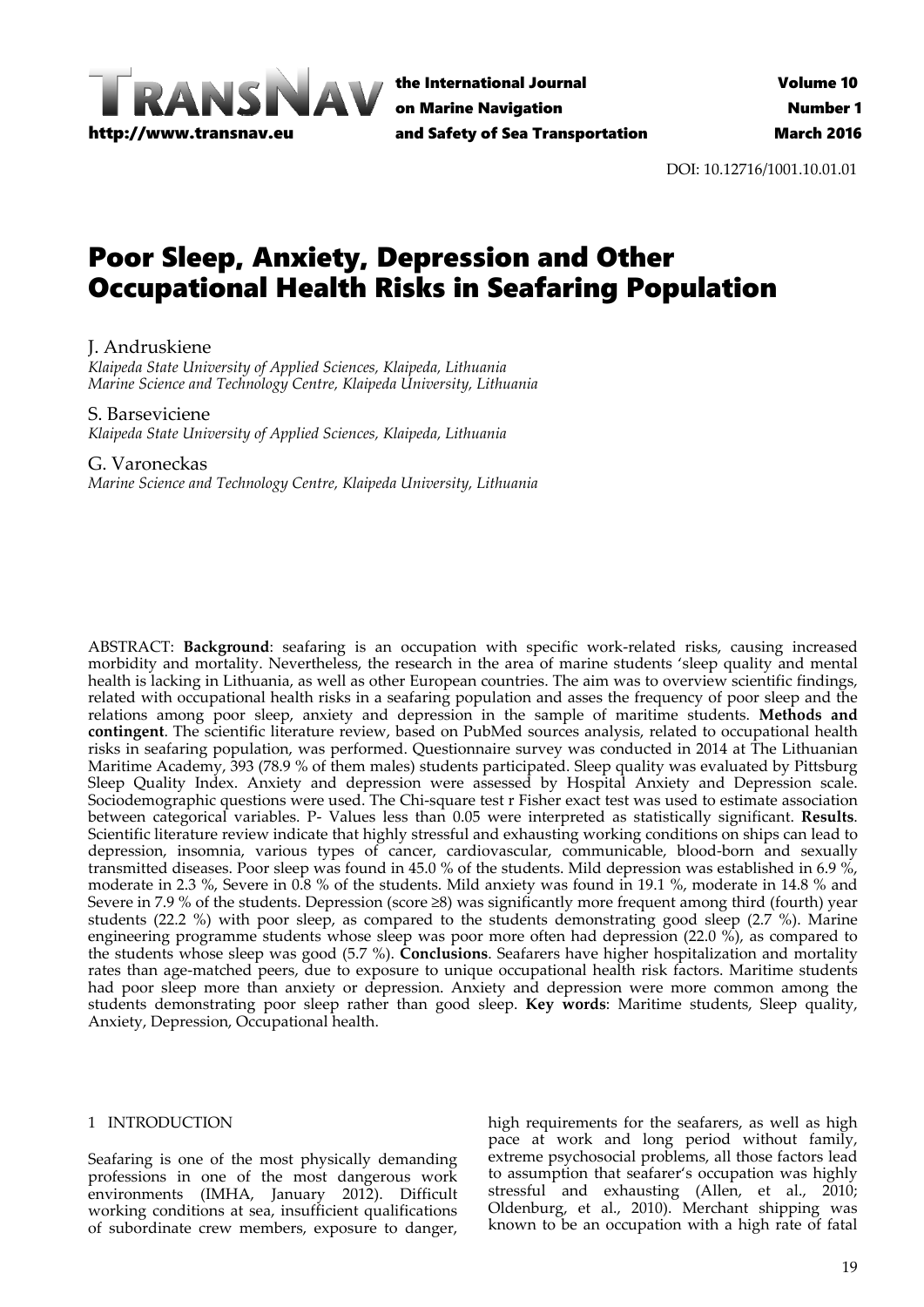accidents caused by maritime disasters and occupational accidents (Hansen et al., 2002). Major causes of mortality in shipping disasters were vessels foundering in typhoons, storms and heavy gales, explosions in cargo holds and collisions due to poor visibility. Rough weather, insufficient awareness of safety, lack of use of personal protective devices as well as inexperience were regarded as the main causes of fatal injuries related to work (Oldenburg, et al., 2010).

Morbidity of maritime employees in the period of globalization was an important issue for occupational health care and the shipping industry (Tomaszunas, 2002). Scientific research results indicated merchant seafaring previously a high‐risk occupation for suicides at work, there had been a sharp fall in the suicide rate in the past 40 years, likely reasons for this included reduction over time in long intercontinental voyages and changes of seafarers' lifestyles (Roberts et. Al, 2010). Risk factors of suicide still remained easy access to a mean of suicide (drowning), long‐term separation from family, heavy alcohol consumption and psychoses (Roberts, Marlow, 2005). On the other hand working in the isolated environment could have "salutogenic" effect because seafarers were isolated from stress and strains of daily life (Sandal et. al, 2006). There was an evidence to suggest that seafarers were well trained and prepared for this challenge. Polish seafarers had demonstrated the highest rates in social relationships, environment and psychological functioning quality of life domains, as well as proper openness to new experiences, higher than average conscientiousness and agreeableness (Jeźewska et al., 2013). Maritime students were more vulnerable to stress at work, as compared with merchant marine officers, working minimum 15 years at sea. Stress at sea, experienced by students, was related with social relations, physical onerousness, the lack of control and the lack of support (Jeźewska et al., 2006).

International maritime health research field had largely developed within the spheres of occupational health services and international health problems. In the period of 2000 to 2010 six thematic categories in the scientific literature were identified: health care access, delivery and integration; tele health; non‐ communicable diseases and physical health problems; communicable diseases; psychological functioning and health; safety-related issues (MacLachlan et al, 2012).

Seafarers experienced occupational risk factors on board, such as time pressure and long working hours, which could be specified as cardiac risk factors (Oldenburg, et al., 2010). Taking into consideration the healthy worker effect, cardiac risk factors occurred slightly more frequently in seafarers than in the general population (Oldenburg, et al., 2010). Seafarers were at high risk of death in case of myocardial infarction on board. The impact of the work environment and work‐related factors reduced significantly the chance of survival at sea in the case of sudden cardiac attack (Jaremin, Kotulak, 2003). Occupational factors, such as high work stress, job demand, and lack of support and physical hazards were related with severe and long term fatigue (Wadsworth et al., 2008). Seafarers with temporary/apprentice employment, as compared with permanent, reported significantly more physical fatigue, mental fatigue and lack of energy. Compared to day shift, those working on the night shift reported significantly more mental fatigue and lack of energy. Negative organizational safety climate was associated with physical, mental fatigue and lack of energy (Hystad et al., 2013).

Fatigue symptoms were associated with a range of occupational and environmental factors, unique to seafaring. Reporting a greater number of risk factors was associated with greater fatigue: OR=2.53 for those with 3‐4 risk factors and OR=9.54 for those with ≥5 risk factors (Wadsworth et al., 2008). Strong link between fatigue and poorer cognitive and health outcomes was assessed. Seafarers'fatigue could be related with long term ill-health (Wadsworth et al., 2008).

Long working hours (9‐12), increased eyestrain. Vibration and noise were related with the occurrence of psychoemotional strain. 87% of the seafarers' experienced fatigue‐related lack of energy, 42% made slight mistakes, 29% showed poor judgement. Psychoemotional strain was related to waist and spinal pain, insomnia and depression. 70% of seafarers had poor sleep at sea. Difficulties falling asleep were reported by 24%, wakefulness 44.6%, waking up due to fatigue 6.2%, light sleep 43.4% (Sąlyga, Kušleikaitė, 2011).

Maritime workers on 6‐hour shifts reported significantly more sleep problems, as compared with 12‐hour shift workers. The 6‐hour shift workers were more affected by noise and shift work itself (Hansen, Holmen, 2011).

High stress level on board lead to frequent smoking. Decreased manual workload, a high cholesterol diet increased prevalence of obesity, so the main risk factors of cardiovascular disorders were common in maritime environment (Hansen et al., 1994; Kirkutis et al., 2004). Danish seafarers, especially males, faced an increased overall cancer risk, in particular risk for lung cancer and other tobacco associated cancers (Kaerlev et al., 2005).

Seafarers from the Nordic countries had been reported to have excess cancer morbidity compared with the population on shore. The excess was attributable to lung cancer and alcohol‐related cancers. The relative risk of pleural cancer was high in all Nordic countries (Andersen et al., 1999).

Highly physically demanding work in the heat of engine rooms or galleys, exposure to radiant heat from generators and ovens (Bridger, Bennett, 2011).

Exposures to different type of hydrocarbons, carrying oil products and chemicals, exposure to carcinogenic substances, asbestos exposure (Hansen et al., 2005; Roberts and Hansen, 2002) were proved as lung cancer risk factors, polycyclic aromatic hydrocarbons and nitroarenes – possible risk factors. For the mesothelioma cases, former asbestos exposure was considered a causal factor (Forsell et al., 2007; Saarni et al., 2002). Long‐term chemical exposures on tankers increased rates of specific types of cancers (Saarni et al., 2002). On average, 55.5% of seafarers were exposed to chemicals, 60% were always using personal protection equipment (Jensen et al., 2005). Chemicals used for different cleaning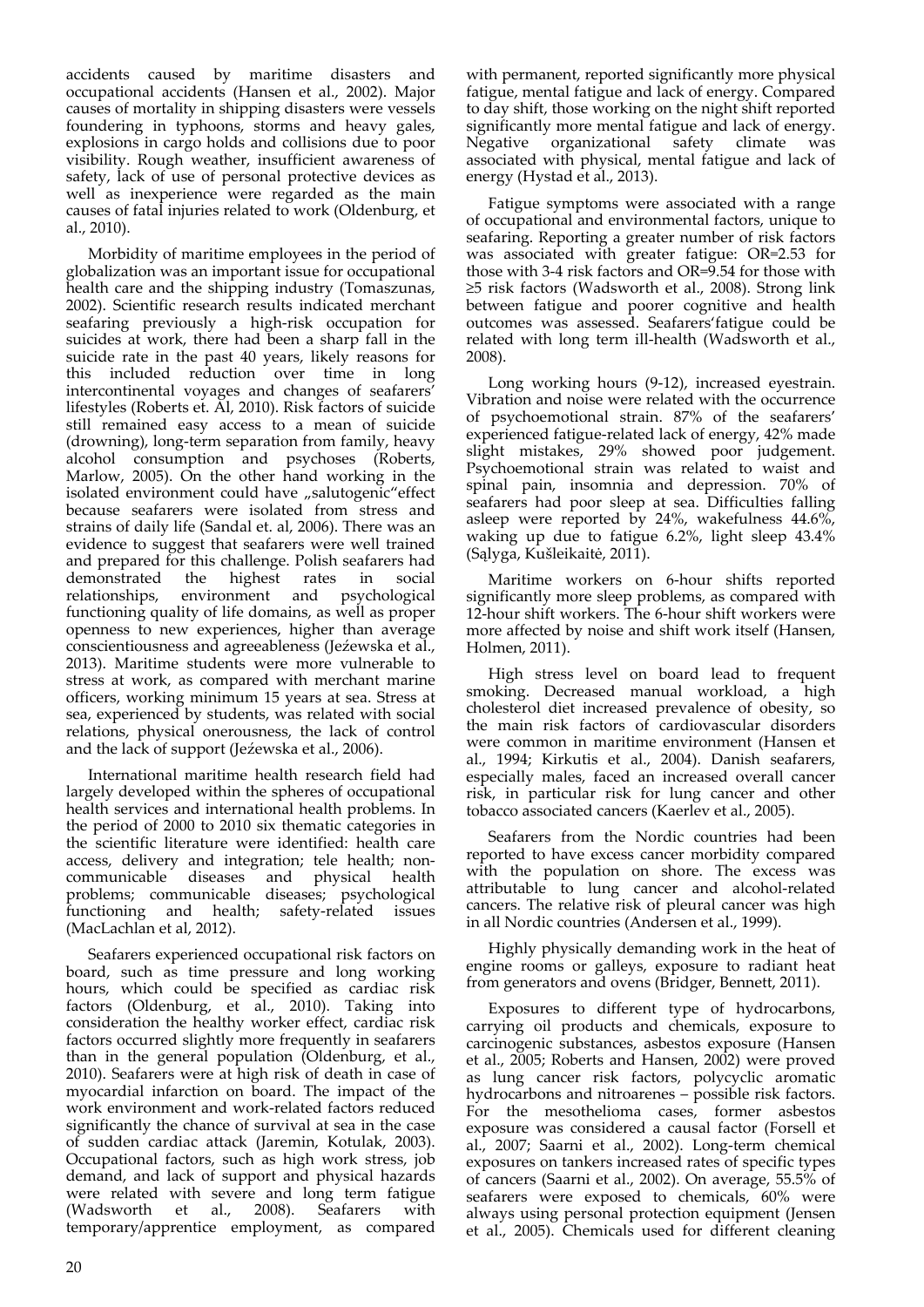tasks on board were the most frequent cause of injury (Hansen, Pedersen, 2001). Occupational exposure to benzene might have contributed to the increased risk of chronic myeloid leukemia (age‐standardized cumulative cancer incidence ratios (SIR) 3.15) (Jianguang, Hemminki, 2005). Occupational exposures of deck crews on tankers added to their risk of renal cancer, leukemia and possibly lymphoma (Saarni et al., 2002). Exposure to UV-light from the sun was associated with significantly increased risk of lip cancer (SIR 2.74) and skin cancer among seafarers, working near the equator (the risk is 2‐4 times higher, as compared with working in Northern Europe) (Jianguang, Hemminki, 2005).

Noise levels varied considerably (approximately 102‐110 dB in the engine room and 75 dB in control rooms) in various areas of vessels and were the highest in the engine rooms. Engine room personnel experienced significantly higher risk of hearing impairment (RR=2.39), as compared with other seafarers (Kaerlev et al., 2008). Deck crew (nonofficer) seamen had high standardized incidence ratios for injuries and carpal tunnel ship caused musculoskeletal strain, noise and vibration influenced health (Hansen et al., 2005). Ship motion increased task demands and time to complete tasks and caused loss of balance, sea sickness, sleep disturbances, slips, trips, falls and general tiredness. Seafarers used ladders and hatches daily, sometimes in extremes of temperature (Kaerlev et al., 2008). Life at sea imposed additional physical demands (Bridger, Bennett, 2011).

Seafarers were exposed to a variety of occupational hazards making exposure to biologic agents and the concomitant risk of communicable diseases extremely important within this working group. Seafarers were at risk of contracting infectious diseases at ports of call in different countries (Crossland et al., 2007). Many seafarers were, as a part of the job, international travelers, and were known to have a risk of hepatitis A and B, HIV infection, tuberculosis, chickenpox, measles (Hansen et al., 2005; Rachiotis et al., 2010; Buff et al., 2008). There was an evidence to suggest that international shipping was associated with an increased risk of spreading communicable diseases. According to WHO, most of detected gastrointestinal disease outbreaks, influenza, legionellosis, varicella and rubella were associated with travelling by cruise ships (Mitruka et al., 2012).

Crew members with different susceptibility to infection shared living quarters, common food and water supplies, as well as sanitation and airconditioning systems, so the working conditions lead to spread of communicable diseases, such as Norovirus (influenza A and B), influenza A H1N1 (WHO, 2013). Malaria, Dengue Fever and Chikungunya Fever occurred among seafarers in the regions at risk of these diseases (Brotherton et al., 2003). Blood‐born and sexually transmitted diseases (hepatitis B, C, HIV) were related with unsafe sex or tattooing (Nikolic et al., 2000).

From 1999 to 2008, 33 imported malaria cases were recorded in Klaipeda, from 1 to 8 cases per year. Among them, there were 28 infections of seafarers, who were probably infected on West Africa, Nigeria, Cameroon or Angola. Malaria was a work‐related health risk among seafarers (Oldenburg et al., 2010).

Relationships among work characteristics, fatigue and ill‐health were not clear: fatigue was a common symptom of illness and could result in more negative<br>interpretation and/or coping with work interpretation and/or coping with work characteristics; or negative work characteristics could lead to fatigue which could result in poor health and well-being (Wadsworth et al., 2008).

Self-rated health decreased by age. The adjusted odds ratio for females compared to males with good health was 2.65 (Scerbaviciene, Pilipavicius, 2009). The seafarers were expected to be at least as healthy as or healthier than the general population due to the minimum health conditions required passing the regular health examination. 93% of the seafarers with very good or good health was on the same level or higher than the general population in four countries:<br>Estonia, Finland, Lithuania and Latvia Estonia, Finland, Lithuania and Latvia (Scerbaviciene, Pilipavicius, 2009).

Research show that maritime students already meet some occupational health risks. More than 60% of the USA students studying in the different areas were categorized as poor sleepers, were using medications and reported more physical and psychological health problems as compared to good sleepers (Lund et al., 2010). More than one third (31%) of the medical students at the University of Tartu, evaluated the sleep quality as satisfactory, poor or very poor (Veldi et al., 2005). The prevalence of insomnia among nursing students in Italy increased significantly from  $10.3\%$  (<20 years) to 45.5% among older students, and was predicted by the severe depression, headache and poor quality of life (Angelone et al., 2011). The social activities were less frequent and not regular among the college students aged 18‐39 years demonstrating poor sleep, as compared to the students having good sleep (Carney et al., 2006).

Poor sleep among the first year students could be related with changed living environment, especially noise and light in residential halls (Sexton‐Radek, Hartley, 2013). However alcohol consumption was the significant predictor of worsened sleep quality and poorer academic performance in the randomly selected sample of 236 students (124 women) of an arts college ( $\bar{V}$ an Dongen et al., 2003).

College students are vulnerable to a variety of sleep disorders, which can lead to sleep deprivation and impaired individual cognitive performance (Van Dongen et al., 2003). However the scientific literature critically reviewed the efficacy of relevant behavioral sleep medicine interventions and discussed special considerations for using them with college students who have unique sleep patterns and lifestyles (Kloss et al., 2011).

Insufficient sleep and irregular sleep‐wake patterns resulting chronic sleep debt and negative consequences are present at alarming levels among students. The research in the area of students' sleep quality and mood disorders is lacking in Lithuania, as well as other European countries, especially among marine students.

The aim of the survey was to evaluate sleep quality and the state of mental health of maritime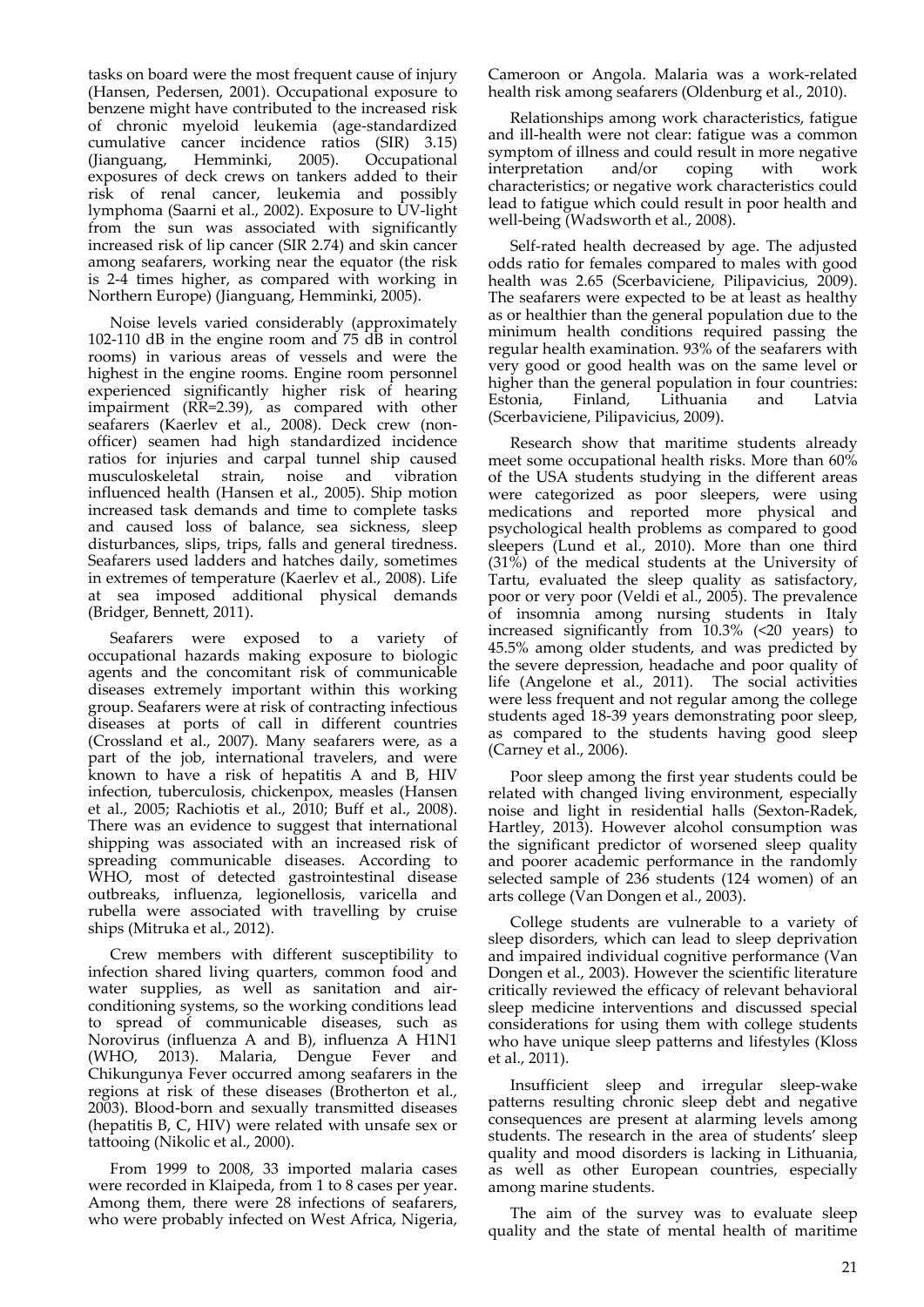students in the institution of higher education in Lithuania and establish relations between sleep quality and mental health with regard to studying year and study programme.

## 2 MATERIAL AND METHODS

## 2.1 *Study sample*

The survey was conducted in March and April, 2014. The study sample consisted of 393 Lithuanian Maritime Academy students (78.9% males), from 18 to 34 years of age. The first (34.9%), the second (28.0%), the third and fourth (37.1%) year students were involved in the study (Table 1). Mean age of the students was 20.71 (SD=1.971).They were grouped according to the study programmes: Marine Navigation students' group (28.5%), Marine Engineering (37.4%) and the group of students, studying Port and Shipping Management or Finances of Port and Shipping Companies or Maritime Transport Logistics Technologies (34.1%). The grouping was performed in order to ensure the even distribution of the respondents as much as possible. The grouping was also performed according to the age: 18‐19 years (22.7%), 20 (26.7%), 21 (25.2%) and ≥ 22 years (24.4%). Frequency of the subjectively perceived sleep quality and anxiety was compared in age groups, studying year groups and study programme groups.

The study was approved by Bioethics Committee of Klaipeda University.

## 2.2 *Questionnaires*

Pittsburgh Sleep Quality Index (PSQI) (Buysse et al., 1989) was used for subjective sleep quality evaluation. PSQI is a self‐rated questionnaire which assesses sleep quality over one‐month time interval. 19 individual items generate seven "component" scores: subjective sleep quality, sleep latency, sleep duration, habitual sleep efficiency, sleep disturbances, use of sleeping medication, and daytime dysfunction. The sum of scores for these seven components yielded one global score. Total PSQI score < 5 was evaluated as good sleep quality; > 5 – poor sleep.

Hospital Anxiety and Depression (HAD) scale (Zigmond, Snaith, 1983), a self‐assessment scale was used to identify states of depression, anxiety and emotional distress among the students of Lithuanian Maritime Academy. The HAD scale has in total 14 items, with responses being scored on a scale of 0‐3, with 3 indicating higher symptom frequencies. Score for each subscale (anxiety and depression) ranged from 0‐21 with scores categorized as follows: normal (0‐7), mild (8‐10), moderate (11‐14), severe (15‐21). Scores for the entire scale (emotional distress) ranged from 0‐42, with higher scores indicating more distress. Prior to completing the scale respondents were asked to "fill it complete in order to reflect how they have been feeling during the past week" (Zigmond, Snaith, 1983).

Additional sociodemographic questions about respondents' age, gender, study programme and year of studying were included in the questionnaire.

## 2.3 *Statistical Analysis*

The Chi-square test or Fisher exact test was used to estimate the association between categorical variables. P‐values less than 0.05 were interpreted as statistically significant.

## 3 RESULTS

#### 3.1 *Subjective sleep quality and psycho‐emotional status of the students*

Almost a half (45.0%) of the investigated students had poor sleep, according to PSQI. The third (fourth) year students more often had poor sleep (40.7%), as compared to the second-year students (23.7%), p<0.001 (Table 1).

The students of Marine Engineering programme had a significantly lower mean score  $(0.52)$  in the subscale of sleep efficiency, as compared to the students of Marine Navigation programme (0.85) and other programmes  $(0.82)$ ,  $p<0.05$  (Table 2).

Global PSQI score was significantly higher among the students of Marine Navigation programme  $(6.8)$ as compared to Marine Engineering  $(5.09)$ ,  $p<0.05$ (Table 3).

Mild depression was established for 6.9%, moderate  $-2.3\%$ , severe  $-0.8\%$  of the students. Mild anxiety was established for 19.1%, moderate – 14.8%, severe – 7.9% of the students.

Depression score, established by HADS, was higher (4.43) among respondents older than 22 years, as compared to the respondents aged 18‐19 years (3.46), p<0.05. Anxiety score was significantly higher among students older than 22 years (8.36), as compared to 18‐19 years old respondents (6.42), p<0.05 (Table 3). Anxiety score was higher among persons studying third or fourth year (8.5), as compared to the first year students  $(6.72)$ ,  $p<0.05$ (Table 4).

Depression (score ≥8) was more prevalent among the students with poor sleep studying Marine Engineering (22.0%), as compared to sleeping well students (5.7%) studying the same programme (Table 5).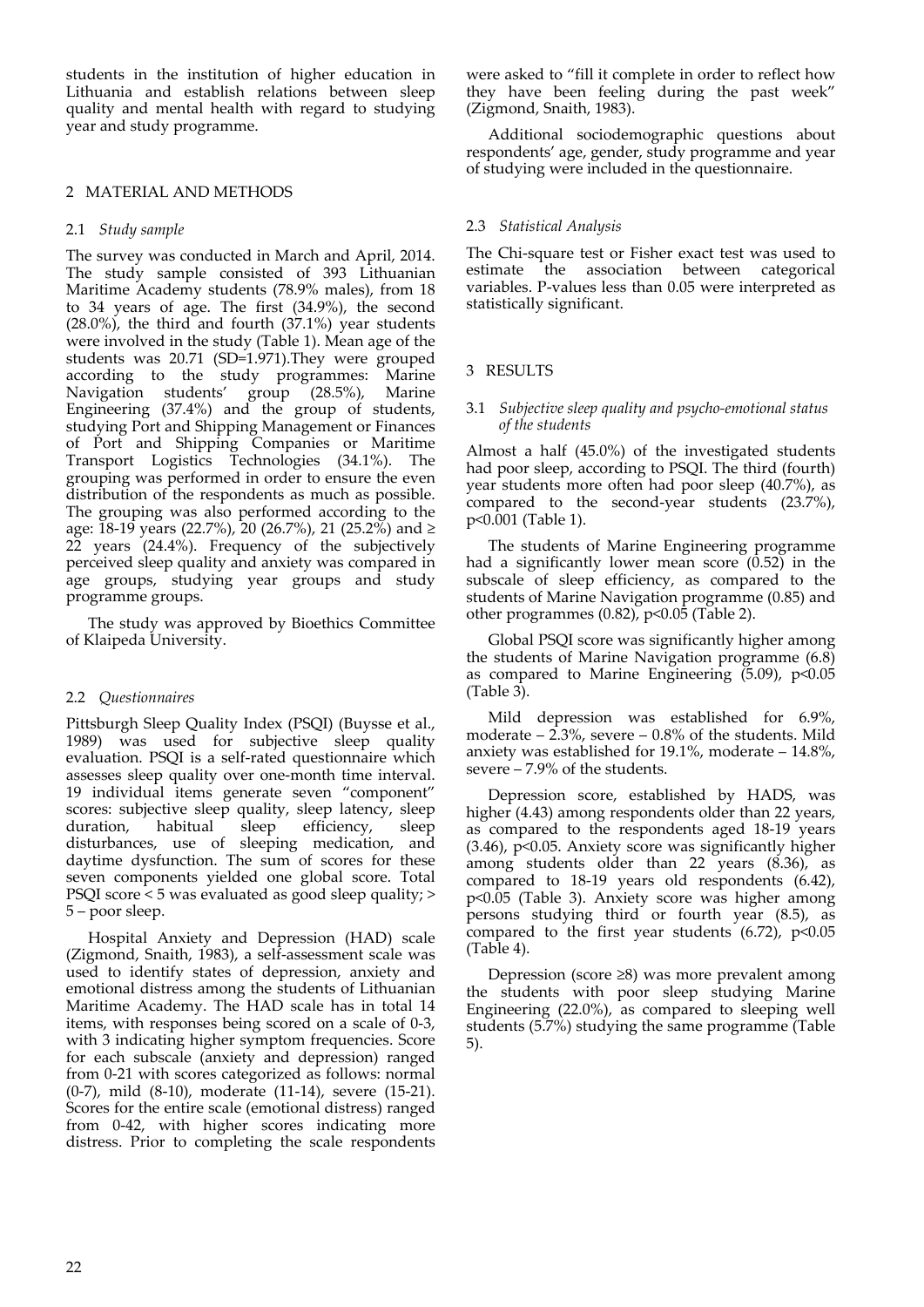|  |  |  |  | Table 1. Sleep quality according to the PSQI, according to the age, year of studying and study programme |  |  |  |
|--|--|--|--|----------------------------------------------------------------------------------------------------------|--|--|--|
|--|--|--|--|----------------------------------------------------------------------------------------------------------|--|--|--|

| Variables                                                           | PSQI diagnosis                                              |                                                                                   | P                                                         |                                                                                   |                                                |  |
|---------------------------------------------------------------------|-------------------------------------------------------------|-----------------------------------------------------------------------------------|-----------------------------------------------------------|-----------------------------------------------------------------------------------|------------------------------------------------|--|
|                                                                     | $n$ (%)                                                     | Normal sleep (n=216)<br>95 % CI                                                   | Poor sleep $(n=177)$<br>$n$ (%)                           | 95 % CI                                                                           |                                                |  |
| Age groups                                                          |                                                             |                                                                                   |                                                           |                                                                                   |                                                |  |
| 18-19<br>20<br>21<br>$\geq$ 22<br>Year of studying<br>First         | 50(23.2)<br>59 (27.3)<br>54(25.0)<br>53 (24.5)<br>74 (34.3) | $17.5 - 28.2$<br>$21.3 - 33.3$<br>$19.2 - 30.8$<br>$18.8 - 30.3$<br>$27.9 - 40.6$ | 39(22.0)<br>46(26.0)<br>45(25.4)<br>47 (26.6)<br>63(35.6) | $15.9 - 28.8$<br>$19.5 - 32.5$<br>$19.0 - 31.9$<br>$20.0 - 33.1$<br>$28.5 - 42.7$ | 0.7930<br>0.7677<br>0.9234<br>0.6482<br>0.7826 |  |
| Second<br>Third/Fourth                                              | 68 (31.4)<br>74 (34.3)                                      | $25.3 - 37.7$<br>$27.9 - 40.6$                                                    | 42 (23.7)                                                 | $17.4 - 30.0$<br>$72(40.7)$ <sup>**</sup> 33.4 – 48.0                             | 0.0893<br>0.1909                               |  |
| ** p<0.001, as compared to the second year                          |                                                             |                                                                                   |                                                           |                                                                                   |                                                |  |
| Study programmes                                                    |                                                             |                                                                                   |                                                           |                                                                                   |                                                |  |
| Marine Navigation<br>Marine Engineering<br>Other <sup>1</sup>       | 50(23.2)<br>88 (40.7)**<br>78 (36.1)*                       | $17.5 - 28.8$<br>$34.2 - 47.3$<br>$30.0 - 42.6$                                   | 62(35.0)<br>59 (33.4)<br>56 (31.6)                        | $28.0 - 42.1$<br>$26.3 - 40.3$<br>$24.7 - 38.5$                                   | 0.0098<br>0.1319<br>0.3526                     |  |
| $\gamma$ p<0.05, $\gamma$ p<0.001, as compared to Marine Navigation |                                                             |                                                                                   |                                                           |                                                                                   |                                                |  |

<sup>1</sup> – Programmes of Port and Shipping Management, Finances of Port and Shipping Companies, Maritime Transport Logistics Technologies

Table 2. Means of the PSQI subscales, according to the study programmes.

| <b>PSOI</b> subscales                  | Study programmes                           |                                             |                                             |       |  |  |
|----------------------------------------|--------------------------------------------|---------------------------------------------|---------------------------------------------|-------|--|--|
|                                        | Marine Navigation<br>$(n=112)$ Mean $(SD)$ | Marine Engineering<br>$(n=147)$ Mean $(SD)$ | Other <sup>1</sup><br>$(n=134)$ Mean $(SD)$ |       |  |  |
| Sleep quality                          | 1.09(0.72)                                 | 0.92(0.63)                                  | 0.93(0.72)                                  | 0.290 |  |  |
| Sleep latency                          | 1.46(0.89)                                 | 1.23(0.92)                                  | 1.25(0.87)                                  | 0.225 |  |  |
| Sleep duration                         | 0.39(0.73)                                 | 0.27(0.59)                                  | 0.34(0.67)                                  | 0.819 |  |  |
| Sleep efficiency                       | 0.85(1.15)                                 | 0.52(0.89)                                  | 0.82(1.14)                                  | 0.018 |  |  |
| Sleep disturbance                      | 1.24(0.56)                                 | 1.21(0.55)                                  | 1.32(0.61)                                  | 0.081 |  |  |
| Use of sleeping medication $0.1(0.49)$ |                                            | 0.12(0.45)                                  | 0.22(0.68)                                  | 0.328 |  |  |
| Daytime dysfunction                    | 0.99(0.81)                                 | 0.82(0.90)                                  | 0.87(0.79)                                  | 0.092 |  |  |

<sup>1</sup>-Programmes of Port and Shipping Management, Finances of Port and Shipping Companies, Maritime Transport Logistics Technologies

Table 3. Global PSQI, depression and anxiety scores, according to the age, year of studying and study programme. \_\_\_\_\_\_\_\_\_\_\_\_\_\_\_\_\_\_\_\_\_\_\_\_\_\_\_\_\_\_\_\_\_\_\_\_\_\_\_\_\_\_\_\_\_\_\_

| Table 4. Relationship among sleep quality, depression and |  |
|-----------------------------------------------------------|--|
| anxiety according to the year of studying.                |  |

| r - - o-                        |                      |                     |                  |
|---------------------------------|----------------------|---------------------|------------------|
| Variables                       | Global PSOI<br>score | Depression<br>score | Anxiety<br>score |
|                                 | Mean (SD)            | Mean (SD)           | Mean (SD)        |
| Age groups                      |                      |                     |                  |
| 18-19                           | 5.24 (2.28)          | 3.46(2.28)          | 6.42(3.92)       |
| 20                              | 5.57(2.62)           | 3.75(2.68)          | 7.02(4.13)       |
| 21                              | 5.87(2.82)           | 4.06(2.67)          | $7.93(4.69)^{*}$ |
| $\geq$ 22                       | 5.65(2.89)           | $4.43(3.07)^{*}$    | $8.36(5.19)^{*}$ |
| Year of studying                |                      |                     |                  |
| First                           | 5.55(2.72)           | 3.84(2.81)          | 6.72(4.682)      |
| Second                          | 5.22(2.44)           | 3.67(2.31)          | 6.97(3.62)       |
| Third/Fourth                    | 5.91 (2.77)          | 4.23(2.89)          | $8.5(4.91)$ *    |
| Study programme                 |                      |                     |                  |
| Marine Navigation               | 6.8(2.54)            | 4.26(2.8)           | 7.54 (4.33)      |
| Marine Engineering 5.09 (2.51)* |                      | 3.91(2.83)          | 7.16(4.85)       |
| $\rm{Other^1}$                  | 5.73 (2.86)          | 3.69(2.5)           | 7.7(4.44)        |
|                                 |                      |                     |                  |

\*p<0.05, as compared to the reference group (*italic*) <sup>1</sup> – Programmes of Port and Shipping Management, Finances of Port and Shipping Companies, Maritime Transport Logistics Technologies

D – Depression

A – Anxiety

<sup>1</sup> – Programmes of Port and Shipping Management, Finances of Port and Shipping Companies, Maritime Transport Logistics Technologies

| <b>HADS</b><br>First year<br>$(n=137)$ |      | $(n=110)$              |      | Second year            | Third and<br>fourth year<br>$(n=146)$ |               |
|----------------------------------------|------|------------------------|------|------------------------|---------------------------------------|---------------|
|                                        | Good | Poor                   | Good | Poor                   | Good                                  | Poor          |
|                                        | n=74 | $n=63$                 | n=68 | $n=42$                 | $n = 74$                              | n=72          |
| D                                      | 5    | 8                      | 5    | 4                      | 2                                     | 16            |
| Score $\geq 8$ 6.8%                    |      | 12.7%                  | 7.4% | 9.5%                   | 2.7%                                  | $22.2\%**$    |
| A<br>score $\geq 821.6\%$              | 16   | 32<br>$50.8\%**29.4\%$ | 20   | 22<br>$52.3\%$ * 29.7% | 22                                    | 52<br>72.2%** |

\*p < 0.05, as compared to good sleep

\*\*p < 0.001, as compared to good sleep

D<sup>'</sup>-Depression

A – Anxiety

Table 5. Relationship among sleep quality, depression and anxiety according to the study programme.

| <b>HADS</b>                | Marine<br>Navigation<br>$(n=112)$ |                             | Marine<br>Engineering<br>$(n=147)$ |                        | Other <sup>1</sup><br>$(n=147)$ |                  |
|----------------------------|-----------------------------------|-----------------------------|------------------------------------|------------------------|---------------------------------|------------------|
|                            | Good<br>$n=50$                    | Poor<br>$n=62$              | Good<br>$n = 88$                   | Poor<br>n=59           | Good<br>n=78                    | Poor<br>$n=56$   |
| D<br>score $\geq 810.0\%$  | 5                                 | 9<br>14.5%                  | 5<br>5.7%                          | 13<br>$22.0\%$ * 2.6%  | 2                               | 6<br>10.7%       |
| A<br>score $\geq 8.28.0\%$ | 4                                 | 35<br>$56.5\%$ <sup>*</sup> | 22<br>25.0%                        | 34<br>$57.6\%**28.2\%$ | 22                              | 37<br>$66.1\%**$ |

\*p < 0.05, as compared to good sleep

\*\*p < 0.001, as compared to good sleep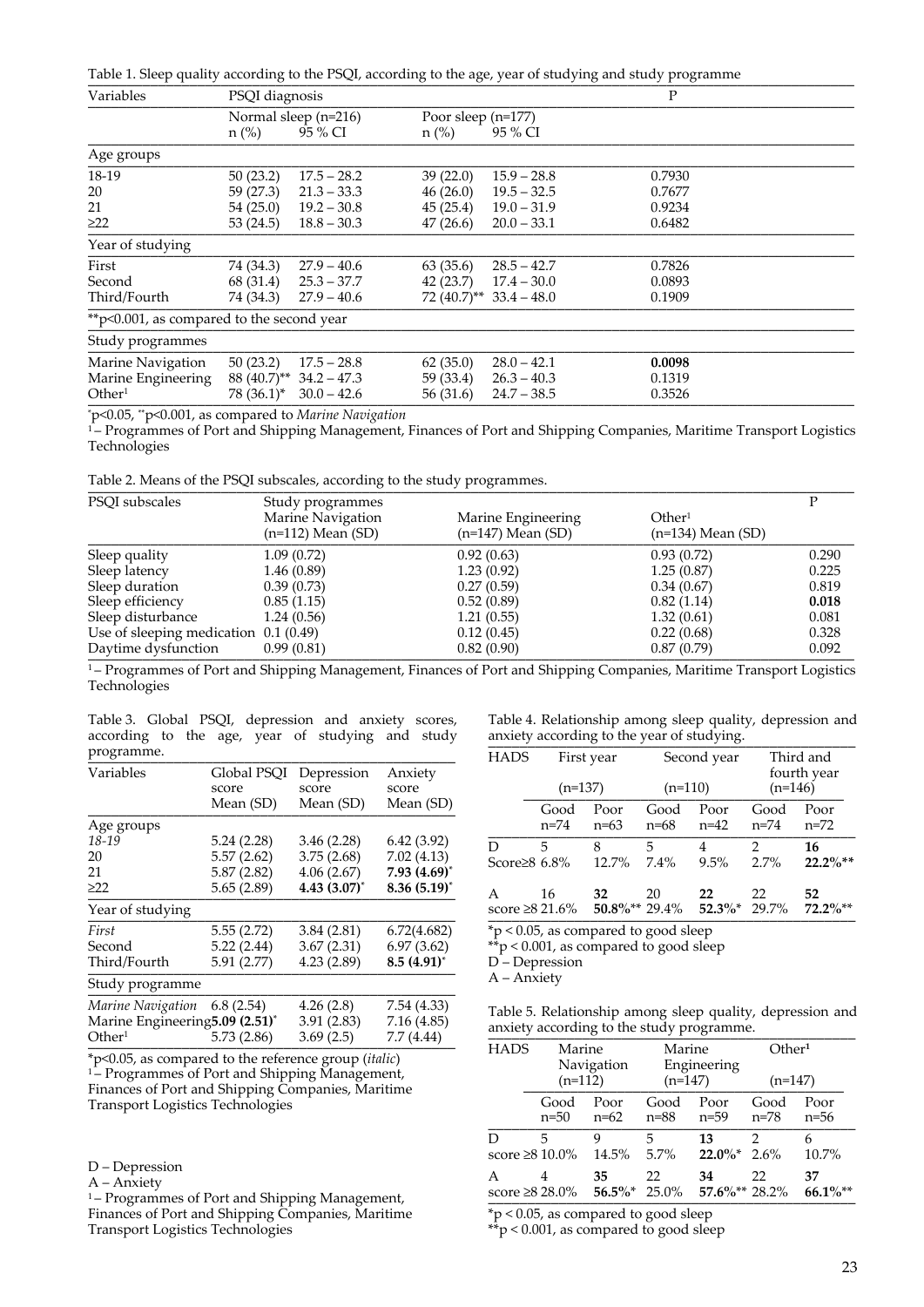First year, second and third (fourth) year students who had poor sleep, demonstrated anxiety (score ≥8) more often, as compared to the students who had good sleep, respectively 50.8% vs 21.6%, 52.3% vs  $29.4\%$ , 72.2% vs 29.7% (Table 4). Anxiety (score ≥8) was more prevalent among Marine Navigation students having poor sleep (56.5%) as compared to the students whose sleep was good (28.0%) (Table 5). Students of the Marine Engineering programme who had poor sleep, demonstrated anxiety more often (57.6%) as compared to sleeping well students of the same study programme (25.0%). Persons studying Port and Shipping Management or Finances of Port and Shipping Companies or Maritime Transport Logistics Technologies who had poor sleep, reported anxiety (66.1%) more often, as compared to the students of the same programme who had good sleep  $(28.2\%)$ , p<0.001 (Table 5).

### 4 DISCUSSION

The study results demonstrate that poor sleep and anxiety are common among maritime students, especially among the third (fourth) year students, who experience increased work load during the last year of the studies and fully realize the specificity of their future work, stressors at the workplace and possible outcomes. The results of our study are in line with other surveys, which demonstrated that students regarded their future profession as highly burdening and stressing already during the study process and at the beginning of the career. They realized that being a seaman required to collaborate with others, perform complex mental tasks and support co-workers. They also felt that their future job would involve elements of competition and problems related to interpersonal conflicts, and expected that their work would have to be performed under hard psychophysical conditions (Jezewska et al., 2006). Working on board was confirmed as a stressful workplace when the group of 1,578 Polish seafarers was examined and the level of experienced stress among seafarers was stated as an average (Jeżewska et al., 2012). On the other hand our findings do not support the results of other studies, because in this study there are no significant sleep quality and anxiety prevalence differences between the first and second‐year students. This difference could be due to the differences of the samples and other methodological issues.

Psychological problems which affected people working at sea were pointed out during the 12th International Symposium on Maritime Health held in France, June 6, 2013. The following psychological disorders were listed: suicides (auto‐aggression), post‐traumatic stress disorder, psychosis and depression, neurosis, personality disorders, addictions and behavioural disorders (Jezewska et al., 2013).

The study results indicate close relations among sleep quality, anxiety and depression, especially among third (fourth) year students and studying in the programmes, where practices were held on ships. Our findings are in line with the study, carried out in the UK and Germany, during which the seafarers demonstrated poorer psychosocial health, as compared to general population of Germany (Hinz et al., 2010). As for physical health, seafarers reported better health, as compared to the general population of Germany. This can be related with the "healthy worker effect", which is related with the requirement for seafarers to have medical check‐ups before joining a ship, as a consequence ill persons may not be allowed to work on‐board.

The results of our study demonstrate the necessity to monitor the level of stress experienced while working at sea and teach seafarers how to cope with stressful situations in order to avoid psychological consequences.

### 5 CONCLUSIONS

- 1 Seafaring is related to physical, emotional, chemical and biological factors, which are modifiable, if the primary and secondary preventive measures for the control of work‐ related hazards are used.
- 2 Poor sleep was more (45%) prevalent among maritime students than depression of any severity (10%) or anxiety (41.8%).
- 3 Sleep efficiency was significantly lower among students of Marine Engineering programme, as compared with other study programmes
- The third and fourth-year students more often had poor sleep and had higher depression and anxiety scores as compared to the second or firstyear students
- 5 Anxiety was more prevalent among the students who had poor sleep, as compared to the students reporting good sleep, independently of studying year or study programme
- 6 Prevalence of depression was significantly higher among the third and fourth‐ year students or studying Marine Engineering who had poor sleep, as compared to those having good sleep.

### ACKNOWLEDGEMENTS

We thank Inga Bartuseviciene, Deputy Director for Academic Affairs at Lithuanian Maritime Academy for help in organizing the questioning of students.

Presented research was carried out in Klaipeda University and funded by a European Social Fund Agency grant for national project "Lithuanian Maritime Sectors' Technologies and Environmental Research Development" (Nb.VP1-3.1-ŠMM-08-K-01-019).

#### REFERENCES

- [1] Allen, P., Wallens, B., Smith, A. (2010). Fatigue in British fishermen. International Maritime Health, 61:154‐158.
- [2] Andersen, A., Barlow, L., Engeland, A. (1999). Work‐ related cancer in the Nordic countries. Scandinavian Journal of Work and Environmental Health, 25(2):6‐12.
- [3] Angelone AM, Mattei A, Sbarbati M, Di Orio F. Prevalence and correlates for self-reported sleep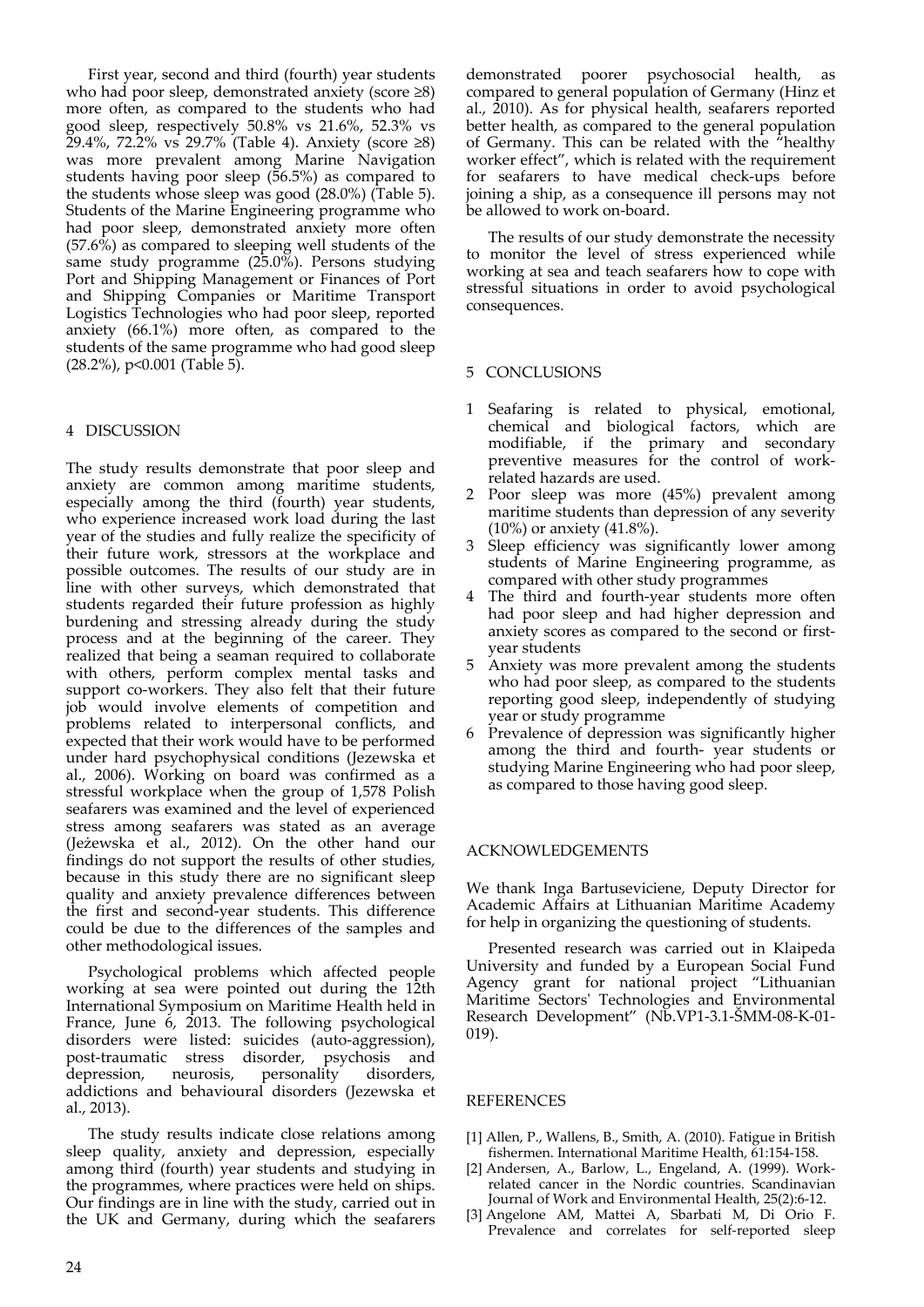problems among nursing students. J Prev Med Hyg. 2011;52(4):201‐8.

- [4] Buff, AM., Deshpande, SJ., Harrington, TA. (2008). Investigation of mycobacterium tuberculosis transmission aboard U.S.S. Ronald Reagan 2006. Military Medicine, 173:588‐593.
- [5] Buysse DJ, Reynolds CF, Monk TH, Berman SR, Kupfer DJ. (1989). The Pittsburgh Sleep Quality Index (PSQI): A new instrument for psychiatric research and practice. Psychiatry Research. 1989;28(2):193‐213.
- [6] Bridger, RS., Bennett, AI. (2011). Age and BMI interact to determine work ability in seafarers. Occupational Medicine, 61:157‐162.
- [7] Brotherton, JML., Delpech, VC., Gilbert, GL., Hatzi, S., Paraskevopoulos, PD., Mcanulty, JM. (2003). A large outbreak of influenza A and B on a cruise ship causing widespread morbidity. Epidemiology and Infection, 130:263‐271.
- [8] Carney CE, Edinger JD, Meyer B, Lindman L, Istre T. Daily activities and sleep quality in college students. Chronobiol Int. 2006;23(3):623‐37.
- [9] Crossland, P., Evans, MJ., Grist, D., Lowten, M., Jones, H., Bridger, RS. (2007). Motion‐induced interruptions aboard ship: model development and application to ship design. Occupational Ergonomics, 7:183‐189.
- [10] Forsell, K., Hageberg, S., Nilsson, R. (2007). Lung cancer and mesothelioma among engine room crew – case reports with risk assessment of previous and ongoing exposure to carcinogens. International Maritime Health, 58(1‐4):5‐13.
- [11] Hansen, HL., Dahl, S., Bartelsen, B. (1994). Lifestyle, nutritional status and working conditions of Danish sailors. Travel Medicine International, 12:139‐143.
- [12] Hansen, JH., Holmen, IM. (2011). Sleep disturbances among offshore fleet workers: a questionnaire‐based survey. International Maritime Health, 62(2):123‐130.
- [13] Hansen, HL., Nielsen, D., Frydenberg, M. (2002). Occupational accidents aboard merchant ships. Occupational and Environmental Medicine, 59:85‐91.
- [14] Hansen, HL., Pedersen, G. (2001). Poisoning at sea: injuries caused by chemicals aboard Danish merchant ships 1988‐1996. Journal of Clinical Toxicology, 39:21‐ 26.
- [15] Hansen, HL., Tuchsen, F., Hannerz, H. (2005). Hospitalizations among seafarers on mechant ships. Occupational and Environmental Medicine, 62:145‐150.
- [16] Hinz A, Krauss O, Hauss JP. Anxiety and depression in cancer patients compared with the general population. Eur J Cancer Care. 2010;19:522–529.
- [17] Hystad, SW., Saus ER., Sætrevik, B., Eid, J. (2013). Fatigue in seafarers working in the offshore oil and gas re‐supply industry: effects of safety climate, psychosocial work environment and shift arrangement. International Maritime Health, 64; 2:72‐79.
- [18] IMHA. International Maritime Health Association. Newsletter, January 2012; 14.
- [19] Jaremin, B., Kotulak, E. (2003). Myocardial infarction (MI) at the work‐site among Polish seafarers. The risk and the impact of occupational factors. International Maritime Health, 54(1‐4):26‐39.
- [20] Jensen, OC., Sørensen, JFL., Canals, ML., Hu, YP., Nikolic, N., Bloor, M. (2005). Subjective assessments of safety, exposure to chemicals and use of personal protection equipment in seafaring. Occupational Medicine, 55: 454‐458.
- [21] Jeżewska M, Iversen R. Stress and fatigue at sea versus quality of life. Int Marit Health 2012;63:106–115.
- [22] Jezewska M, Iversen RTB, Leszczyńska I. MENHOB Mental Health on Board. 12th International Symposium on Maritime Health. Brest, France, June 6, 2013. Report of the MENHOB working group, workshop on mental health on board. Int Marit Health. 2013;64, 3:168–174.
- [23] Jeźewska, M., Leszczyńska, I., Grubman‐Nowak, M. (2013). Personality and temperamental features vs.

Quality of life of Polish seafarers. International Maritime Health, 64; 2:101‐105.

- [24] Jezewska M, Leszczyńska I, Jaremin B. Work‐related stress at sea self‐estimation by maritime students and officers. Int Marit Health. 2006;57(1‐4):66‐75.
- [25] Jeźewska, M., Leszczyńska, I., Jaremin, B. (2006). Work‐related stress at sea self‐estimation by maritime students and officers. International Maritime Health, 57(1‐4):66‐75.
- [26] Jianguang, J., Hemminki, K. (2005). Occurences of leukemia subtypes by socioeconomic and occupational groups in Sweden. Journal of Occupational and Environmental Medicine, 47:785‐795.
- [27] Kaerlev, L., Hansen, J., Hansen, HL., Nielsen, PS. (2005). Cancer incidence among Danish seafarers: a population‐based cohort study. Occupational and Environmental Medicine, 62:761‐765.
- [28] Kaerlev, L., Jensen, A., Nielsen, PS., Olsen, J., Hannerz, H., Tuchsen, F. (2008). Hospital contacts for noiserelated hearing loss among Danish seafarers and fishermen: A population‐based cohort study. Noise and Health, 10; 39:41‐45.
- [29] Kaerlev, L., Jensen, A., Nielsen, PS., Olsen, J., Hannerz, H., Tuchsen, F. (2008). Hospital contacts for injuries and musculoskeletal diseases among seamen and fishermen: A population‐based cohort study. BMC Musculoskeletal Disorders, 9; 811‐817.
- [30] Kirkutis, A., Norkiene, S., Griciene, P., Gricius J., Yang, S., Gintautas, J. (2004). Prevalence of hypertension in Lithuanian mariners. Proceedings of the Western Pharmacology Society, 47:71‐75.
- [31] Kloss JD, Nash CO, Horsey SE, Taylor DJ. The delivery of behavioral sleep medicine to college students. J Adolesc Health. 2011;48(6):553‐61.
- [32] Lund HG, Reider BD, Whiting AB, Prichard JR. Sleep patterns and predictors of disturbed sleep in a large population of college students. J Adolesc Health. 2010;46(2):124‐32.
- [33] MacLachlan, M., Kavanagh, B., Kay, A. (2012). Maritime health: a review with suggestions for research. International Maritime Health, 63(1):1‐6.
- [34] Mitruka, K., Felsen, CB., Tomianovic, D., Inman, B., Street, K., Yambor, P., Reef, SF.(2012). Measles, rubella, and varicella among the crew of a cruise ship sailing from Florida, United States, 2006. Journal of Travel Medicine, 2012, 19(4):233‐237.
- [35] Nikolic, N., Poljak, I., Troselj‐Vukic, B. (2000). Malaria, a travel health problem in the maritime community. Journal of Travel Medicine, 7:309‐313.
- [36] Oldenburg, M., Baur, X., Schlaich, C. (2010). Cardiovascular diseases in modern maritime industry. International Maritime Health, 62(3):101‐106.
- [37] Oldenburg, M., Baur, X., Schlaich, C. (2010). Occupational risks and challenges of seafaring. Journal of Occupational Health, 52:249‐256.
- [38] Rachiotis, G., Mouchtouri, VA., Schlaich, C., Riemer, T., Martinez, CV., Nichols, G., Bartlett, CLR., Kremastinou, J., Hadjichristodoulou, C. (2010). Occupational health legislation and practices related to safarers on passenger ships focused on communicable diseases: results from a European cross‐sectional study (EU SHIPSAN PROJECT). Journal of Occupational Medicine and Toxicology, 5:1‐5.
- [39] Roberts, SE., Jaremin, B., Chalasani, P., Rodgers, SE. (2010). Suicides among seafarers in UK merchant shipping, 1919‐2005. Occupational Medicine, 60:54‐61.
- [40] Roberts, SE., Marlow, PB. (2005). Traumatic work related mortality among seafarers employed in British merchant shipping, 1976‐2002. Occupational and Environmental Medicine, 62:172‐180.
- [41] Roberts, SE:, Hansen, HL. (2002). An analysis of the causes of mortality among seafarers in the British merchant fleet (1986-1995) and recommendations for their reduction. Occupational medicine (London), 52(4):195‐202.